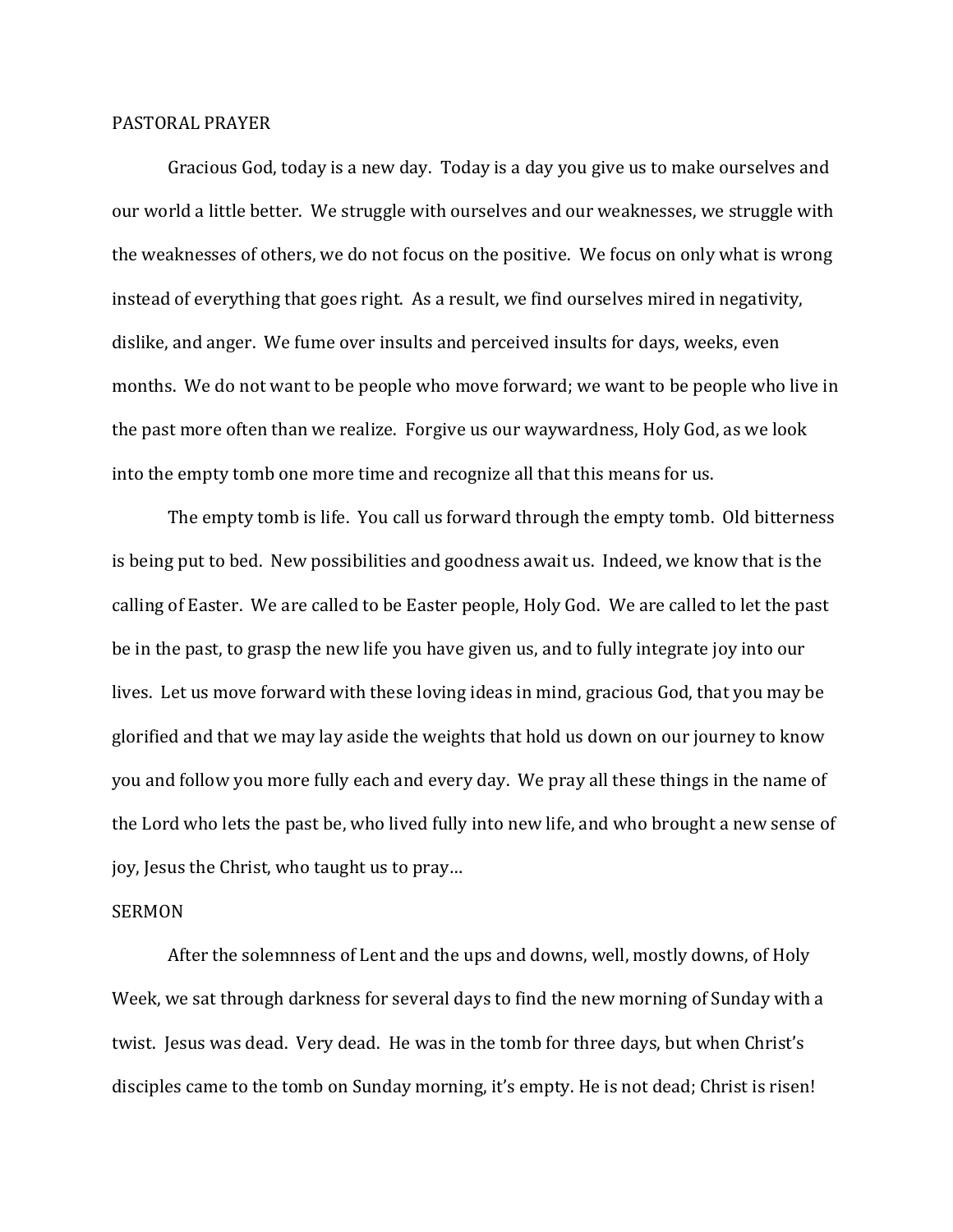Some people tell us that we come to church on Sunday because it is the Sabbath. Sunday really is not the traditional Sabbath; that's Saturday. We meet on Sunday in the community of the Church because that was the day when Christ arose. We meet on Sunday because it is the most important day of the week for the Christian. One Sunday, Easter, is the pinnacle of the church year. This is the most important day of the Christian life. It's not about changing the paraments to white in the sanctuary or buying lilies. It's not about the grand meals we eat together. Christ is alive once again, and new life follows. I don't think I can adequately explain to you what a game-changer Easter is. This changes everything. Easter is newness. Easter means not only newness for Christ but that Christ has brought newness to us all. It means a new calling: to be Easter People. We do this through three places in our lives, for example. These are letting go of past mistakes, fully grasping new life, and focusing on joyfulness. Pay close attention, because there will be a quiz later.

We've all had that moment when we think we've said something totally and completely foolish or regrettable. You might have been in the heat of anger or were trying to make a good impression by making a joke. The words are halfway out of your mouth, and you want them right back. Sometimes we say something scathing. Sometimes we are downright bitter and will say something super negative under our breaths. Indeed, we all say something foolish now and then. We all have done things we are not proud of. There may be a hurt among former friends that may still be burning after years. These are naturally human, but they are a cancer if we do not put it into faithful check. They eat at us, they burn us inside, and we become the victim of things we have no more control over. We are locked in the past.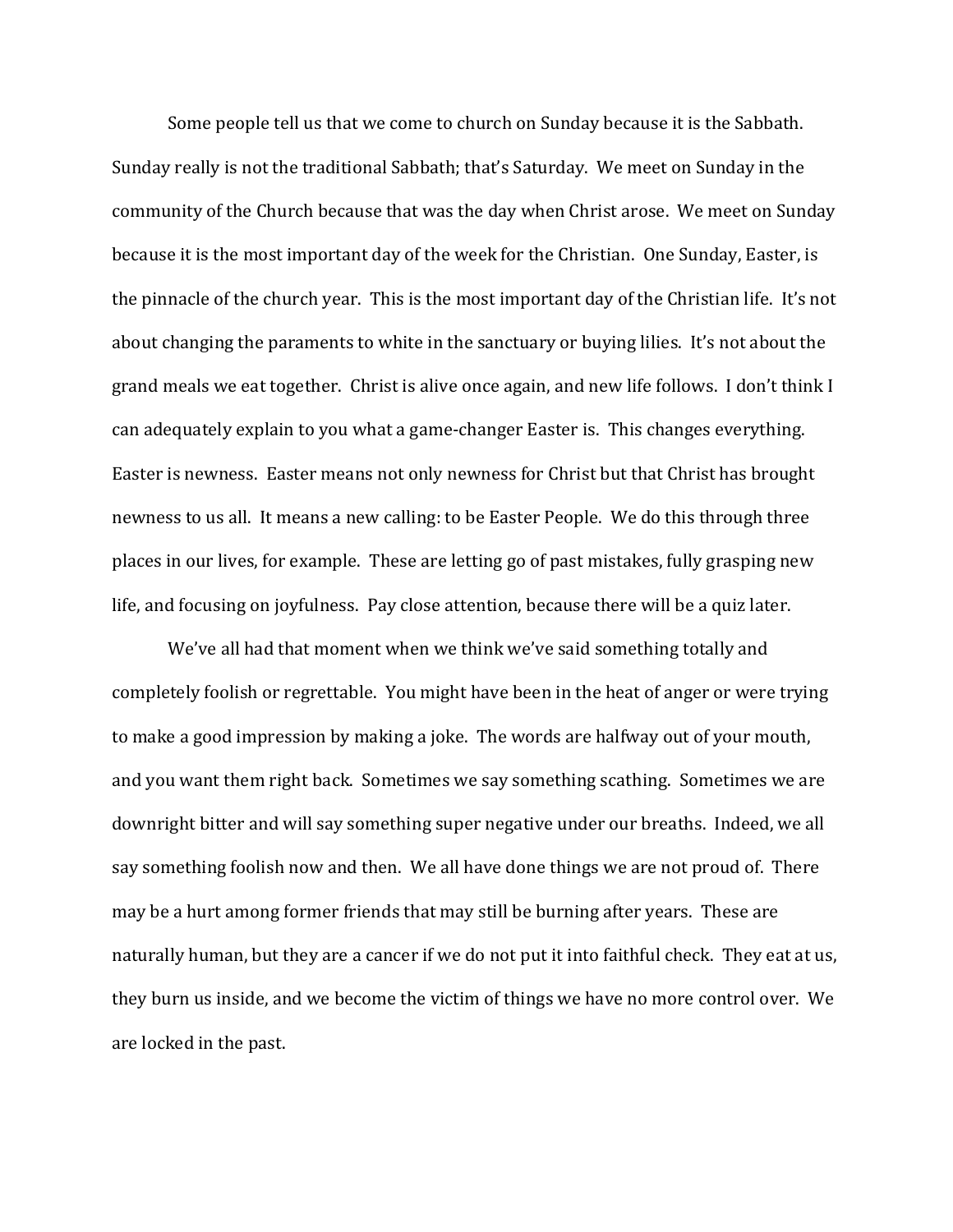Let me give you an example. A secret passion of mine is the musical. Ever since I saw my very first musical on Broadway in high school, Les Miserables, I loved it. If you haven't seen that musical, I highly suggest renting the new movie. From the beginning, I was intrigued by the main character, Jean Valjean. He's imprisoned only because he stole a loaf of bread for his starving family. He escapes, to be taken in by a bishop. Valjean takes advantage of him and steals his silver. The police catch him with the goods, and when he is taken back to the priest, the bishop tells the police he gave Jean the silver. Valjean is stunned when the bishop lets him keep the things and urges him to take a turn in his life. He realizes that he was filled with bitterness from his unjust imprisonment. He was ashamed that he was living in the past. He chooses to escape from that past; that past is now dead. "Another story must begin," he says. He chooses an Easter moment.

The raising of Christ tells us something integral: nothing is the same anymore. Easter is important because it allows us to put these past things into their proper place. I can and will say some really foolish things now and then, but Easter opens up a new door where these things lose their power over me. Christ let what was past stay in the past as he reached forward. There's a word for that: Grace. I saw a really helpful picture on Facebook the other day that I made a point to put on our page. It was a statement about grace. It said, "Grace means that all of your mistakes now serve a purpose instead of serving shame." When we live in the past, we try to fix things that cannot be fixed. God's forgiveness as shown through Christ cannot even be fathomed. The only work that has to be done is what we do with ourselves. We can question, sure, our worthiness at such a venture, but that's our question, not a question of God's decision making. Easter is the opportunity once gain to realize these things should be left behind. God is a God of moving forward, not back.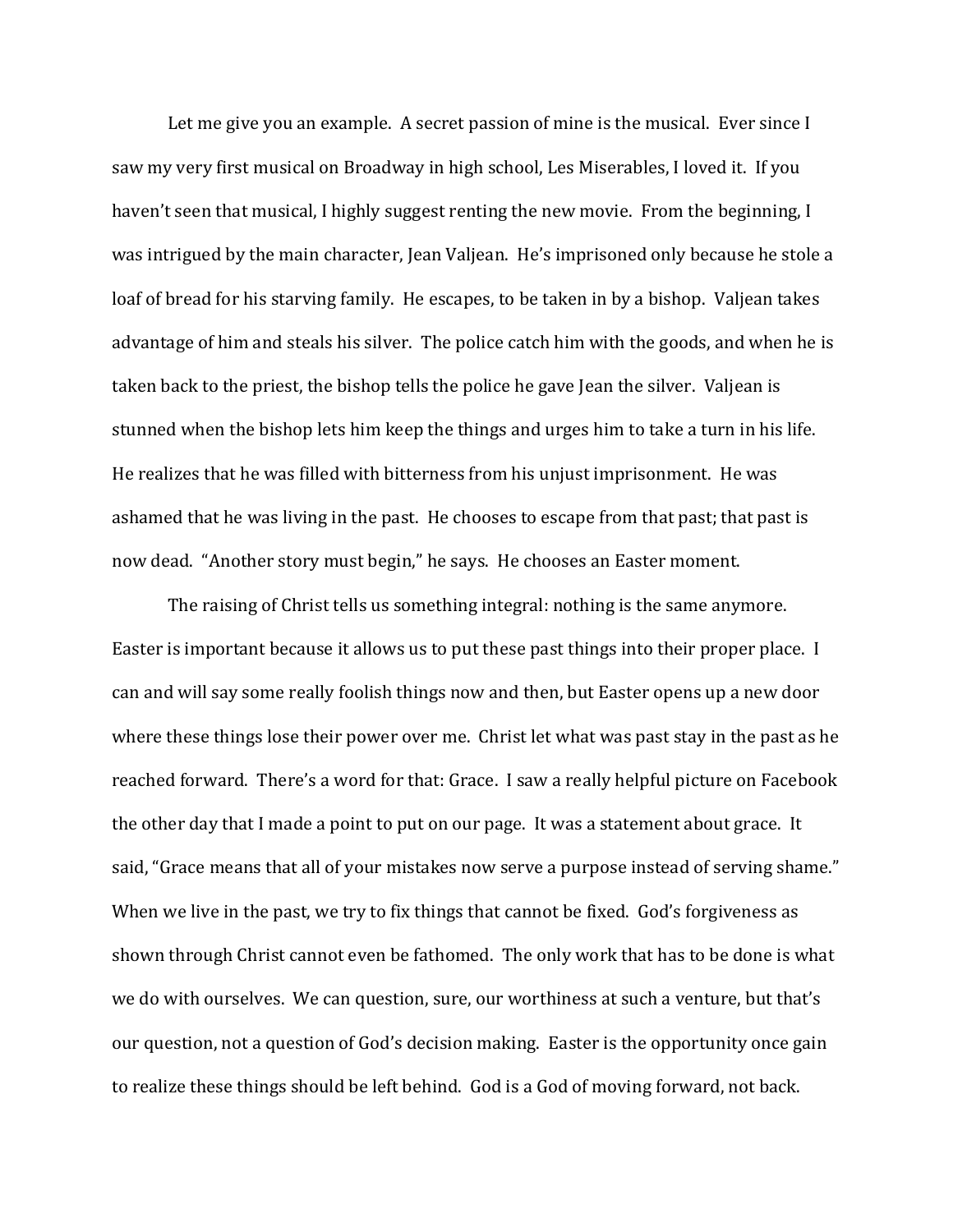One idea of Easter is to let go of past mistakes. But that's a passive idea. Easter is not to be lived fully living passively. When we as Easter people move beyond our mistakes and past grievances, we are called to actively live into something new. Jean Valjean faced that when he realized he was at his crossroads; he decided to leave his stealing past behind, but he also decided to become a new person devoted to the highest ideals. To be Easter people means that we take hold of new life as it comes our way. I think sometimes this sounds like a big and lofty phrase. "Take hold of new life." It can, when we look at everything on a wide and grand scale. It's not about changing everything. We cannot and should not change who we are at the core, and we do not want to leave behind what good gifts we have to offer to God's service. It's about taking hold of new possibilities and new places to grow. As I said before, we leave the past behind in terms of guilt, punishing ourselves, and holding on to old trouble, but we do not leave behind what it teaches us and how it informs us to grow.

I give thanks for my beautiful wife, because she sees the things that I cannot. I'm good at seeing big picture and talking in grand flowing big statements. She sometimes tells me that leaves much to be desired from me. She's the detail-oriented member of our new family. So, as I'm seeking to grow into the newness of being more detail oriented, I ask you to look at the small things in our lives where we can take on new life. Every time you wake up in the morning, you wake up to new possibilities. Will I take up the joys and new possibilities that the rising sun presents? Will I be hopeful? Think of every time you bathe or take a shower as a new occasion to reclaim with your baptism and forgiveness and grace it represents. Will you let the sins wash away time and again? When I say something I know wasn't me at your best, what will I do? Will I take on the opportunities that Christ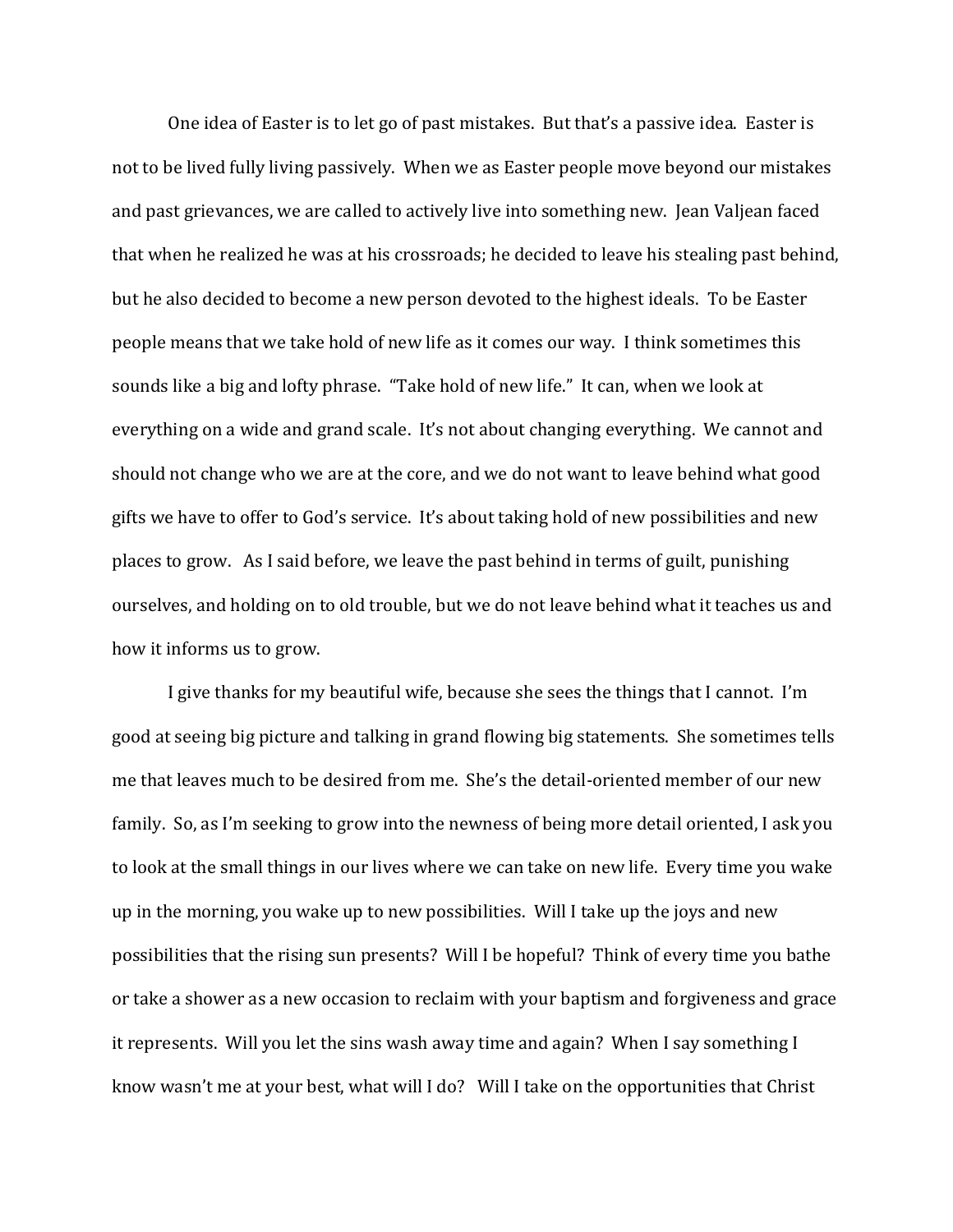presents to me to grow from my mistakes? The possibilities are endless when we approach life seeking Christ's new life. That calling is one of new opportunities and second chances.

 Along with new life, we as Easter people are called to live a life of joyfulness. I said last week that we don't want happiness. Happiness is a quick feeling that fades away with the moment. I'm sure all of you collect something. I have many collections, like sports jerseys. When I get a new jersey, I find myself in the midst of happiness. That happiness, though, when it's just about the jersey, fades quickly, because the newness of the item fades quickly. I want to get them for other reasons. For example, I've gotten in the habit of getting jerseys when I visit a new place. I got about six or seven soccer jerseys during our honeymoon. Not only did I get them to wear, I got them as remembrances of the situation. When I look at and wear them, I find myself recalling that time with a sense of joy. But the joy has nothing to do with the jersey. The joy is based on the memories of being with my new wife and what we were doing. When I look at this jersey I got on the honeymoon, I think of our trip to Picadilly Circus, to the store called "Lillywhites," where they had jerseys upon jerseys of just about any soccer club you could think of, and the time we picked this out together. When the jersey has that connection, it leads me to joy.

 The difference between joy and happiness is that joy is a choice. Personally, my wife and I are always in discussion about cultivating joy. Let's be honest. Life is hard. She works a full-time stressful job that makes her want to collapse onto the sofa when she gets home. Well, to be honest on my end, there's a whole lot more that goes into my job than you see on Sunday mornings, and it carries some stress with it as well. Joy doesn't just find us. Joy is a lifestyle that we must cultivate; we will not find ourselves people who have joy forced on us or come up on us when we least expect it at all times. And it's not the easiest